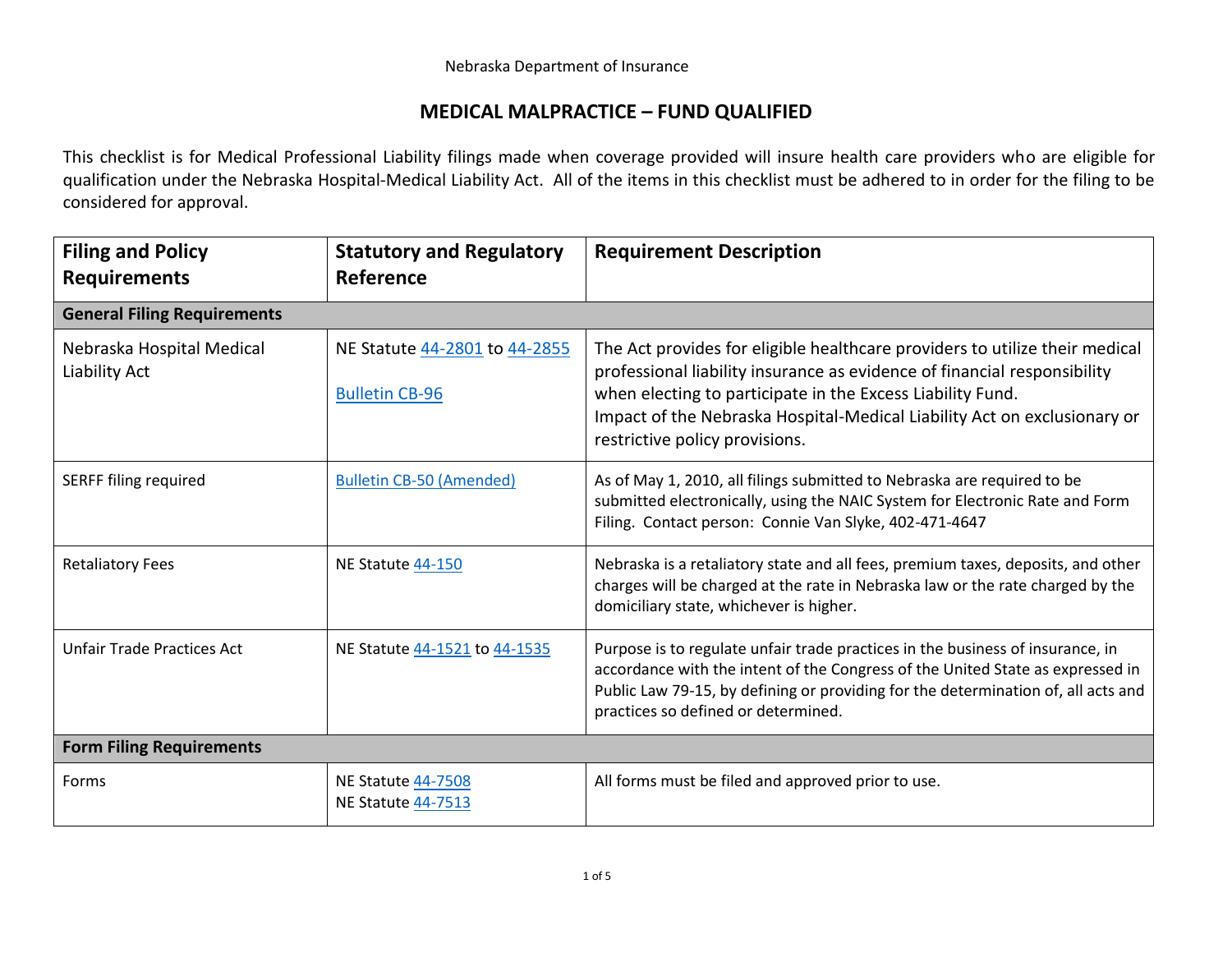| <b>Form Filing Requirements (cont.)</b>                             |                                                                                           |                                                                                                                                                                                                                                                                                                                                                                                                                                                                                                                                                                                                                                                                |
|---------------------------------------------------------------------|-------------------------------------------------------------------------------------------|----------------------------------------------------------------------------------------------------------------------------------------------------------------------------------------------------------------------------------------------------------------------------------------------------------------------------------------------------------------------------------------------------------------------------------------------------------------------------------------------------------------------------------------------------------------------------------------------------------------------------------------------------------------|
| <b>Filing and Policy</b><br><b>Requirements</b>                     | <b>Statutory and Regulatory</b><br>Reference                                              | <b>Requirement Description</b>                                                                                                                                                                                                                                                                                                                                                                                                                                                                                                                                                                                                                                 |
| <b>Filing Standards</b>                                             | <b>Bulletin CB-50 (Amended)</b><br>NE Statute 44-7501 to 44-7535<br>NE Statute 44-2836(4) | Nebraska Filing Bulletin - When revising currently approved forms, a<br>comparison of the existing form should be included with all changes clearly<br>identified (red-lined copies). An insurer does not need to file forms and<br>endorsements that an advisory organization has filed on its behalf. See<br>Nebraska Rate and Form Act. A forms list is REQUIRED for all filings and if the<br>filing also includes coverages for those that do not qualify for the Fund the<br>forms list should list 1) Forms used on Fund qualified only 2) Forms used on<br>Non-Fund qualified only and 3) Forms used on both.<br>No exclusions or limitations allowed. |
| Applications                                                        | NE Statute 44-7508.01                                                                     | Must be filed if coverage is bound.                                                                                                                                                                                                                                                                                                                                                                                                                                                                                                                                                                                                                            |
|                                                                     | <b>Bulletin CB-40 (Amended)</b>                                                           | Cannot refuse to write based solely on previous cancellation.                                                                                                                                                                                                                                                                                                                                                                                                                                                                                                                                                                                                  |
| Arbitration                                                         | NE Statute 25-2602-01                                                                     | Uniform Arbitration.                                                                                                                                                                                                                                                                                                                                                                                                                                                                                                                                                                                                                                           |
| Nebraska Property & Liability<br>Insurance Guaranty Association Act | NE Statute 44-2401 to 44-2418                                                             | Provides a method for the payment of certain claims against insolvent<br>insurance companies, as defined in sections 44-2401 to 44-2418 to avoid<br>unnecessary delay in payment of such claims, to avoid financial loss to<br>claimants or to policyholders, to assist in the detection and prevention of<br>insurer insolvencies, and to provide an association of insurers against which<br>the cost of such protection may be assessed in an equitable manner.                                                                                                                                                                                             |
| <b>Cancellation &amp; Non-Renewal</b>                               | NE Statute 44-2836                                                                        | There must be 30 days of written notice before the termination can become<br>effective - this includes non-payment of premium.<br>Notice must be mailed to 1) the Insured at last known address and 2) to the<br>Director at his office by certified or registered mail.                                                                                                                                                                                                                                                                                                                                                                                       |
| Fraud & Misrepresentation                                           | NE Statute 44-358                                                                         | Policies; misrepresentation; warranties; conditions, effect                                                                                                                                                                                                                                                                                                                                                                                                                                                                                                                                                                                                    |
| <b>Coverage Territory</b>                                           | NE Statute 44-2801                                                                        | Intent of the Act is to provide coverage for Nebraska insureds and healthcare<br>providers as defined in 44-2803 in the state of Nebraska.                                                                                                                                                                                                                                                                                                                                                                                                                                                                                                                     |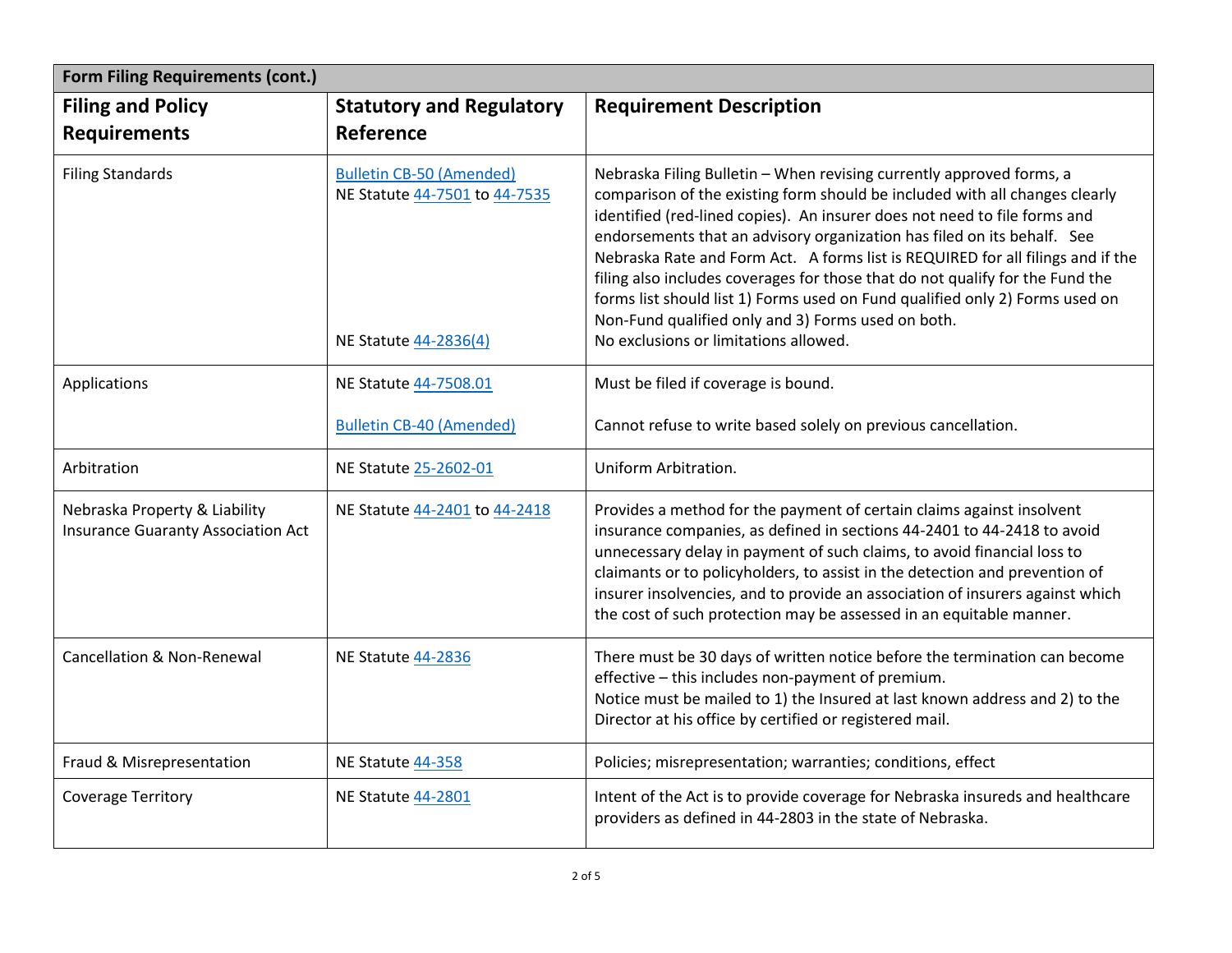| <b>Form Filing Requirements (cont.)</b>                    |                                                                             |                                                                                                                                                                                                                                                                                                                                                                                                                                                                                                |  |
|------------------------------------------------------------|-----------------------------------------------------------------------------|------------------------------------------------------------------------------------------------------------------------------------------------------------------------------------------------------------------------------------------------------------------------------------------------------------------------------------------------------------------------------------------------------------------------------------------------------------------------------------------------|--|
| <b>Filing and Policy</b><br><b>Requirements</b>            | <b>Statutory and Regulatory</b><br>Reference                                | <b>Requirement Description</b>                                                                                                                                                                                                                                                                                                                                                                                                                                                                 |  |
| Coverage Type                                              | NE Statute 44-2824<br>NE Statute 44-2813<br>NE Statute 44-2805              | Is the coverage Occurrence or Claims-made?<br>The policy must cover each occurrence for each patient (definition of "medical<br>incident"). A mother and a fetus/child <b>CANNOT</b> be considered as one claim<br>(each have to have their own cause of action and own limit).<br>Definitional reference for Occurrence<br>Definitional reference for Patient<br>Example of appropriate wording: "Result in injury or damages to a claimant<br>will be considered one medical incident only". |  |
| Definition of CRNA                                         | NE Statute 44-2803                                                          | Is a CRNA defined as a health care provider in accordance with the Act.                                                                                                                                                                                                                                                                                                                                                                                                                        |  |
| Nebraska State Specific<br><b>Endorsement or Statement</b> | NE Statute 44-2836(4)                                                       | Required endorsement or statement in the policy certifying that "this policy is<br>intended to provide all coverage required to qualify a health care provider for<br>the Fund".                                                                                                                                                                                                                                                                                                               |  |
| Coverage in Place 24 Hours Per<br>Day/7 Days Per Week      | NE Statute 44-2836                                                          | The Act requires coverage be in place 24 hours per day 7 days a week once<br>qualified. Therefore, the following are not allowed: Leave of Absence, Full<br>Time Equivalency Position, Moonlighting, and Suspension.                                                                                                                                                                                                                                                                           |  |
| Other Insurance                                            | <b>NE Statute 44-2836</b>                                                   | Coverage under the Act is primary coverage and is NOT shared with other<br>insureds.                                                                                                                                                                                                                                                                                                                                                                                                           |  |
| Loss Settlement                                            | <b>NE Statute 44-2836</b><br><b>Bulletin CB-94</b><br>Title 210, Chapter 60 | Does the insurer assume all obligations to pay an award imposed against its<br>insured?<br>Unfair Property and Casualty Settlement Practices Rule.                                                                                                                                                                                                                                                                                                                                             |  |
| <b>Deductibles</b>                                         | Chapter 32                                                                  | Insurer must pay and seek reimbursement from insured.                                                                                                                                                                                                                                                                                                                                                                                                                                          |  |
| Telemedicine                                               | Notice - 3-7-2018                                                           | Out-of-State Health Care Providers Using Telemedicine to Treat Patients in<br>Nebraska, Excess Liability Fund Coverage Option                                                                                                                                                                                                                                                                                                                                                                  |  |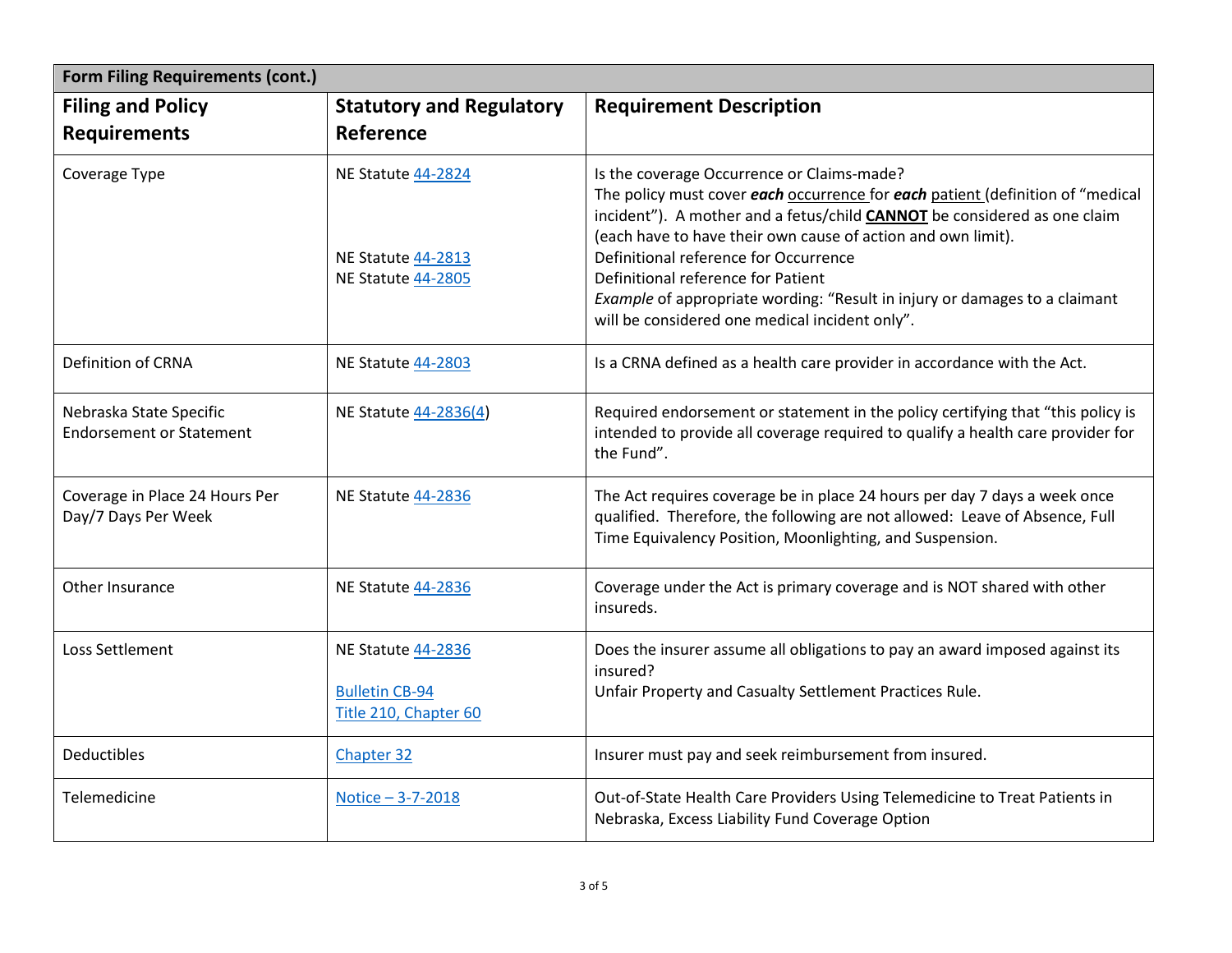| <b>Rate Filing Requirements</b>                                          |                                                                              |                                                                                                                                                                                                                                                                                                                                                                                                                                                                                                    |
|--------------------------------------------------------------------------|------------------------------------------------------------------------------|----------------------------------------------------------------------------------------------------------------------------------------------------------------------------------------------------------------------------------------------------------------------------------------------------------------------------------------------------------------------------------------------------------------------------------------------------------------------------------------------------|
| <b>Filing and Policy</b><br><b>Requirements</b>                          | <b>Statutory and Regulatory</b><br><b>Reference</b>                          | <b>Requirement Description</b>                                                                                                                                                                                                                                                                                                                                                                                                                                                                     |
| Rates                                                                    | <b>NE Statute 44-7506</b><br><b>NE Statute 44-7510</b><br>NE Statute 44-7511 | All rates and rules must be filed and approved prior to use.                                                                                                                                                                                                                                                                                                                                                                                                                                       |
| <b>Policy Limits</b>                                                     | NE Statute 44-2824                                                           | Required limits are \$500,000 for each occurrence AND<br>** \$1,000,000 for all occurrences or claims made in a policy year for each<br>named insured - physicians or certified registered nurse anesthetists and their<br>employers, employees, partners or LLC members OR<br>** \$3,000,000 for all occurrences or claims made in a policy year - Hospitals<br>and their employees.<br>** Shared Limits are NOT allowed.<br>** Defense within limits is NOT allowed - must be outside of limits. |
| Pricing                                                                  | NE Statute 44-354<br><b>NE Statute 44-7509</b>                               | Special fees are prohibited<br>Rate flex of 40% is allowed                                                                                                                                                                                                                                                                                                                                                                                                                                         |
| <b>Additional Criteria Required</b>                                      | NE Statute 44-7511                                                           | Include any information (i.e. loss development, trend, market analyses, etc.)<br>necessary to explain and justify the changes being made. Clearly show the<br>requested change versus the indicated change and provide an adequate<br>explanation when the request differs from the indicated.                                                                                                                                                                                                     |
| <b>Health Care Provider Qualification</b>                                |                                                                              |                                                                                                                                                                                                                                                                                                                                                                                                                                                                                                    |
| Has the health care provider filed<br>proof of financial responsibility? | NE Statute 44-2824<br>Title 210, Chapter 32.004                              | Required limits are \$500,000 for each occurrence AND<br>** \$1,000,000 for all occurrences or claims made in a policy year for each<br>named insured - physicians or certified registered nurse anesthetists and their<br>employers, employees, partners or LLC members OR<br>** \$3,000,000 for all occurrences or claims made in a policy year - Hospitals<br>and their employees.                                                                                                              |